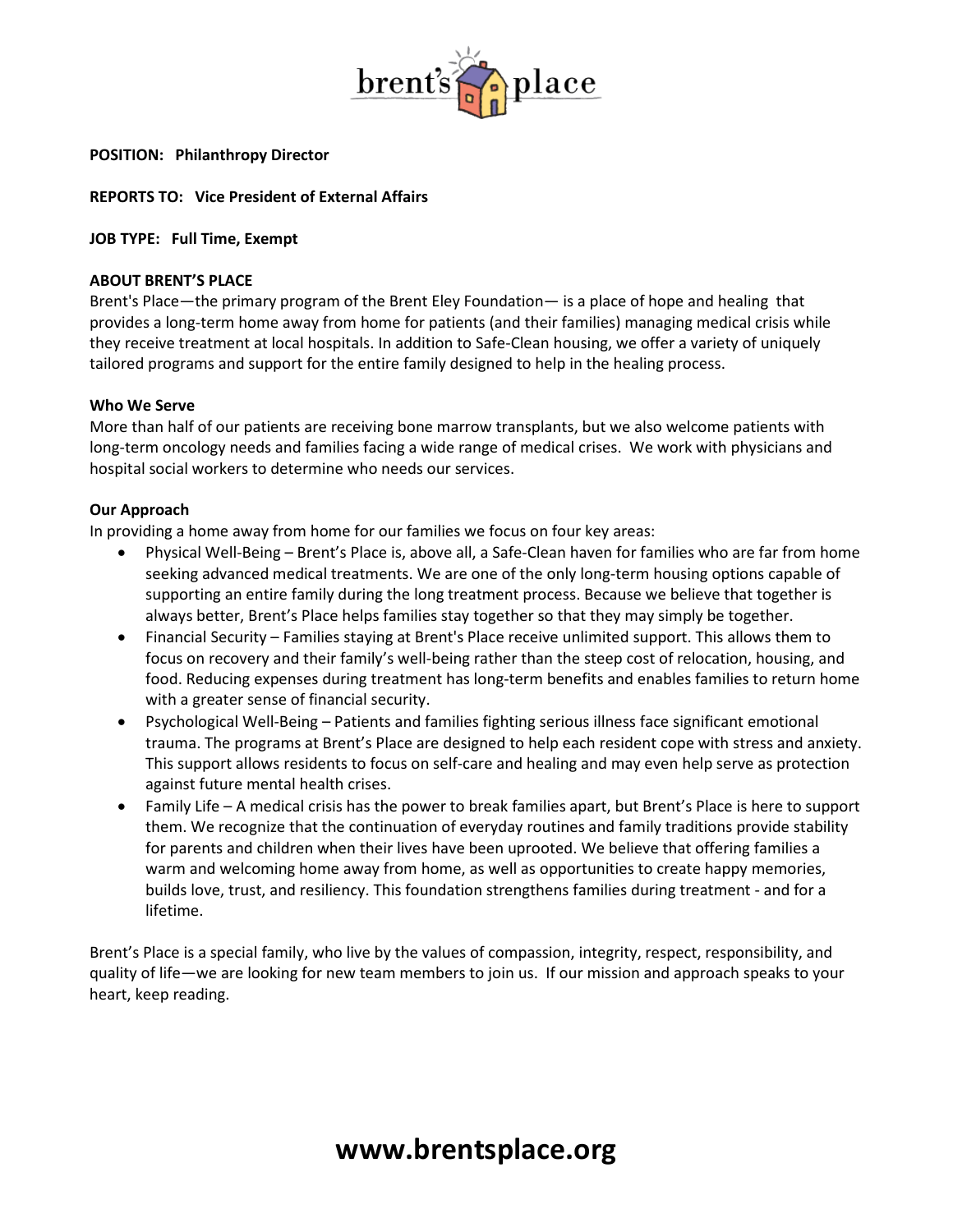

# **POSITION SUMMARY:**

The Philanthropy Director will advance the Brent's Place mission by providing leadership for the growth of the organization's major gifts program (\$10,000+). Reporting to the Vice President of External Affairs, and working alongside passionate development professionals, the Philanthropy Director will maintain, establish, and strengthen relationships with Brent's Place current and prospective donors. This role will work with executive level volunteers to build donor relationships and meet funding goals, and will cultivate, educate, solicit, and steward major and mid-level individual and corporate gifts in support of the organization's strategic objectives and initiatives. The Philanthropy Director collaborates across the External Affairs team to aid in the fulfillment of the organization's annual fundraising and community engagement goals.

#### **RESPONSIBILITIES INCLUDE:**

#### **Program Management**

- **•** In partnership with the VP of External Affairs, develop and execute a fundraising operations and growth strategies for individual donors.
- **•** Set annual individual fundraising plans, goals, and timelines to optimize donor relations and secure the resources necessary to support the organization's mission.
- **•** Develop opportunities and support for critical capital projects and special initiatives.
- **•** As a development leader, mentor and train other staff in an effort to build and maintain a culture of philanthropy.

## **Portfolio/Relationship Management**

- **•** Develop, implement, and manage strategies for identifying, cultivating, soliciting and stewarding a donor portfolio of 100+ constituents.
- **•** Prospect new donors, from individual and corporate channels, to increase ongoing support for Brent's Place.
- **•** Work with Board of Directors and leadership volunteers to establish a plan and timeline for their annual giving commitments.
- **•** Track and report activity using donor database (Donor Perfect).
- **•** On a recurring basis, prepare individual giving data reports for the VP of External Affairs, CEO, and Board of Directors.

# **Donor Relations**

- **•** Work with a cross-functional team to develop and write proposals that create a compelling case for support to potential donors.
- **•** Create relevant and compelling engagement opportunities, specifically for major and mid-level donors, which align donor interest to the organization's strategic objectives.
- **•** Work with Development Database and Stewardship Coordinator to implement gift processing best practices and maintain donor and funder records, ensuring the accuracy and efficacy of the donor database.
- **•** Collaborate on the development and execution of a comprehensive stewardship plan for mid-level and major donors, with an eye on prompt and accurate gift impact reporting.
- **•** Schedule and lead site visits for donors and funders with the support of the VP of External Affairs and the CEO.

# **www.brentsplace.org**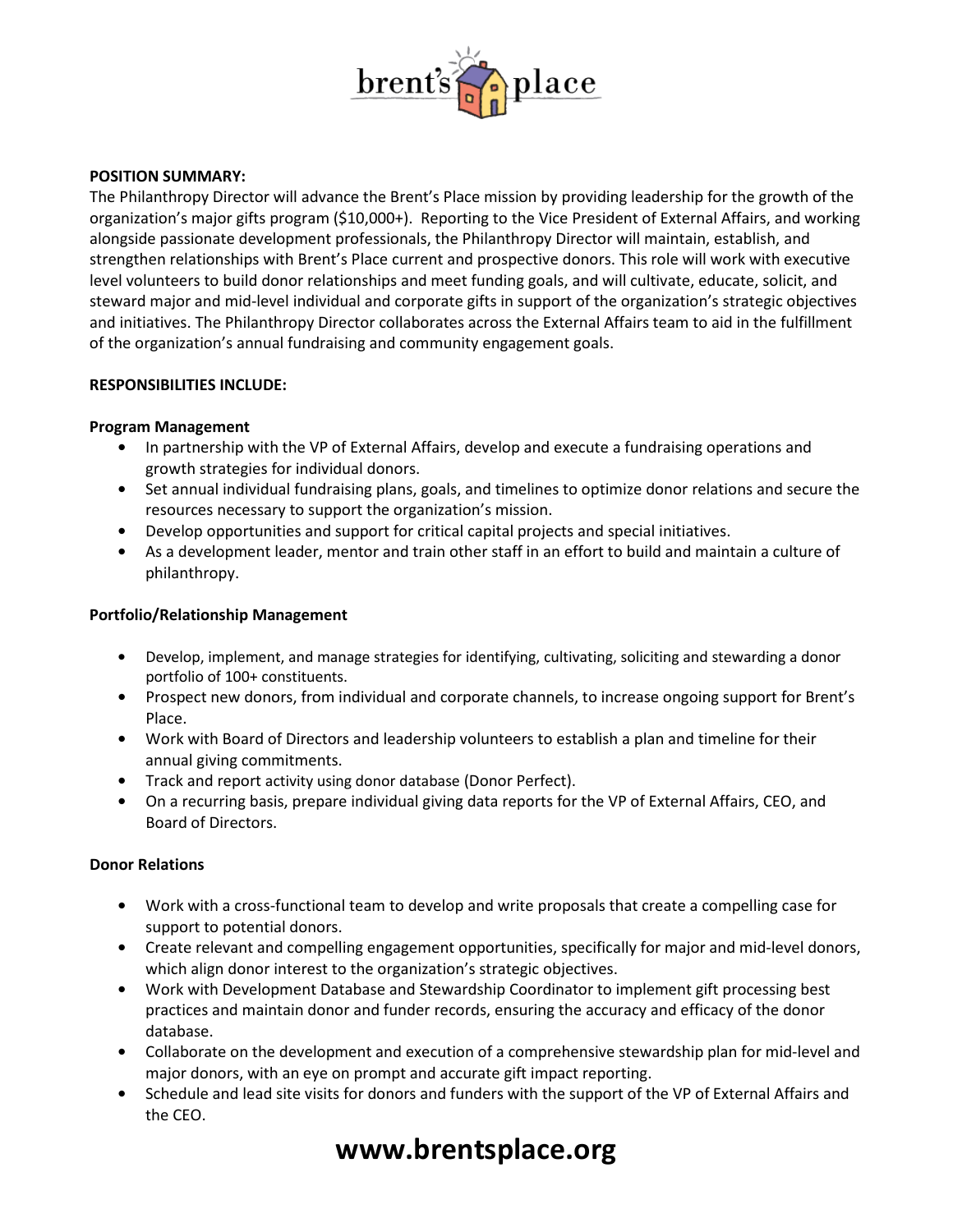

#### **WHAT WE VALUE FOR THIS ROLE:**

Brent's Place is seeking an experienced, highly organized, dynamic development professional with a track record of successful individual fundraising and relationship management. The Philanthropy Director should also have demonstrated experienced developing and implementing creative strategies for increasing funding and support for mission-driven organizations.

- Individual fundraising experience required.
- Proven major gifts program growth experience; established track record of building strong relationships with internal constituencies, board leadership and external donors and closing significant major gifts.
- Demonstrated ability to: manage numerous complex tasks simultaneously; anticipate and meet deadlines; use time effectively; problem-solve independently in a small staff atmosphere; and function in an often stressful and quick turn-around environment.
- Ability to manage and motivate executive level volunteers and staff to achieve fundraising and organizational goals.
- Proficiency with widely used business management software programs (e.g. Microsoft Word, Excel, and PowerPoint) as well as donor database programs. Donor Perfect experience a plus.
- Ability to set and achieve short and long-term goals.
- Proven operational, leadership, and communication skills.
- Self-motivation, positive energy, drive, stamina and enthusiasm are required.
- Willingness to work evenings and weekends as situations warrant, including donor meetings, events, etc.
- Superior written, editing, verbal communication and interpersonal skills.
- High degree of personal responsibility and integrity.
- Knowledge of community donor, foundation, and volunteer base preferred.
- Healthcare-related non-profit experience preferred.
- Bachelor's degree preferred.

# **WORK ENVIRONMENT AND SCHEDULE**

Our work environment is dynamic just by the nature of our work with families in medical crisis. No one day looks the same as another, as we respond, support, and care for our families. The environment requires high emotional energy and ranges from joyful to heartbreaking; exhilarating to exhausting; detail oriented to broad support for our community. We are a compassionate team who work seamlessly together to support our families and care for one another.

This position will require working some evenings, periodic weekends, and occasional holidays in order to meet the needs of our families. Grounded in our "Quality of Life" core value, we offer a flexible work schedule to help accommodate these requirements.